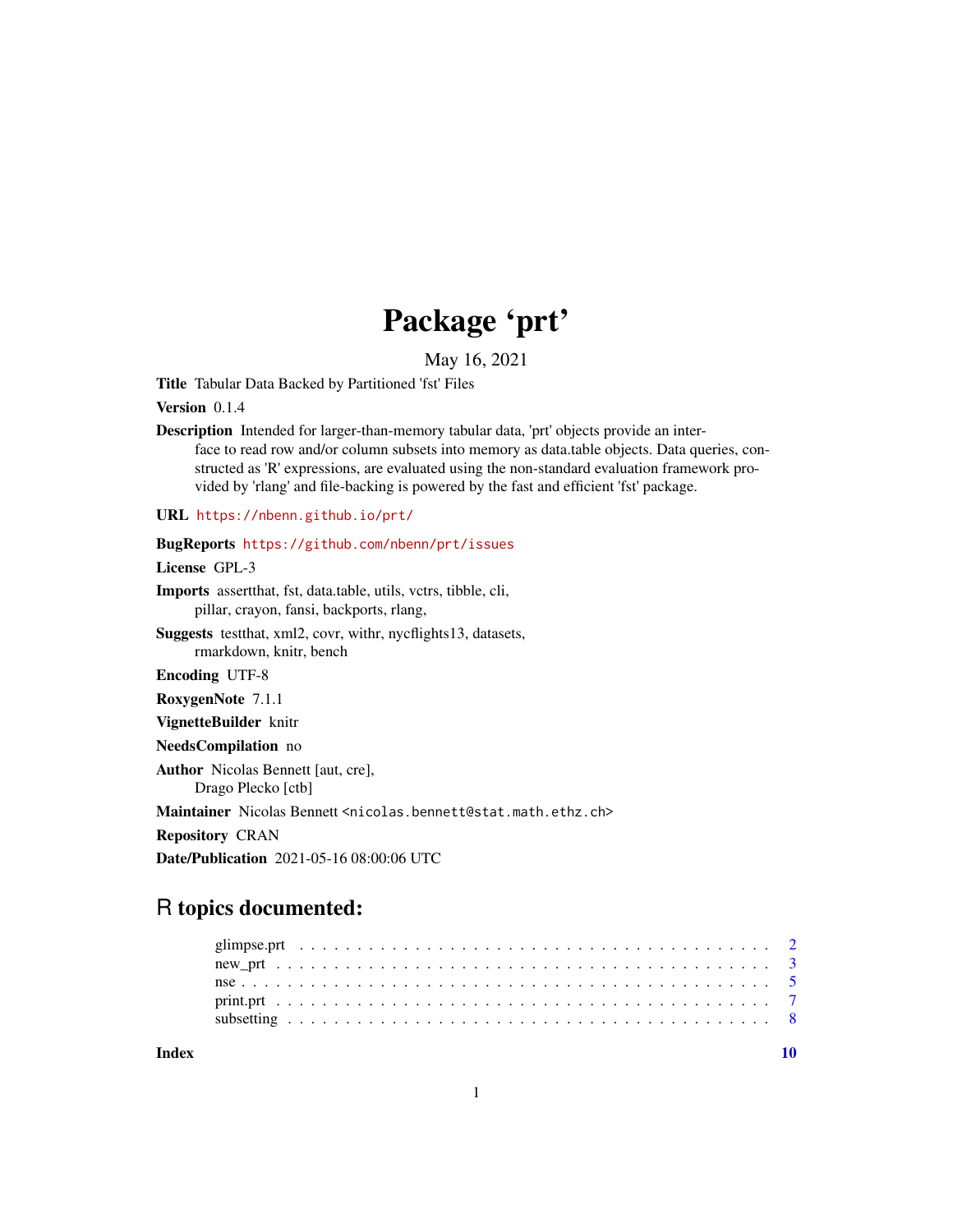<span id="page-1-0"></span>

# **Description**

The tibble S3 generic function [pillar::glimpse\(\)](#page-0-0) is implemented for prt objects as well. Inspired by the output of  $str()$  when applied to data. frames, this function is intended to display the structure of the data in terms of columns, irrespective of how the data is organized in terms of R objects. Similarly to [trunc\\_dt\(\)](#page-6-1), the function providing the bulk of functionality, glimpse\_dt(), is exported such that implementing a class specific [pillar::glimpse\(\)](#page-0-0) function for other classes that representing tabular data is straightforward.

## Usage

```
## S3 method for class 'prt'
glimpse(x, width = NULL, ...)glimpse_dt(x, width = NULL)str_sum(x)
## S3 method for class 'prt'
str(object, ...)
str_d(t(x, \ldots))
```
#### Arguments

|        | An object to glimpse at.                                                                                         |
|--------|------------------------------------------------------------------------------------------------------------------|
| width  | Width of output: defaults to the setting of the option tibble. width (if finite) or<br>the width of the console. |
| .      | Unused, for extensibility.                                                                                       |
| object | any R object about which you want to have some information.                                                      |

# Details

Alongside a prt-specific [pillar::glimpse\(\)](#page-0-0) method, a [str\(\)](#page-0-0) method is provided as well for prt objects. However, breaking with base R expectations, it is not the structure of the object in terms of R objects that is shown, but in the same spirit as  $p$ illar::glimpse() it is the structure of the data that is printed. How this data is represents with respect to R objects is abstracted away as to show output as would be expected if the data were represented by a data.frame.

In similar spirit as [trunc\\_dt\(\)](#page-6-1) and glimpse\_dt(), a str\_dt() function is exported which provides the core functionality driving the prt implementation of  $str()$ . This function requires availability of a [head\(\)](#page-0-0) function for any object that is passed and output can be customized by implementing an optional str\_sum() function.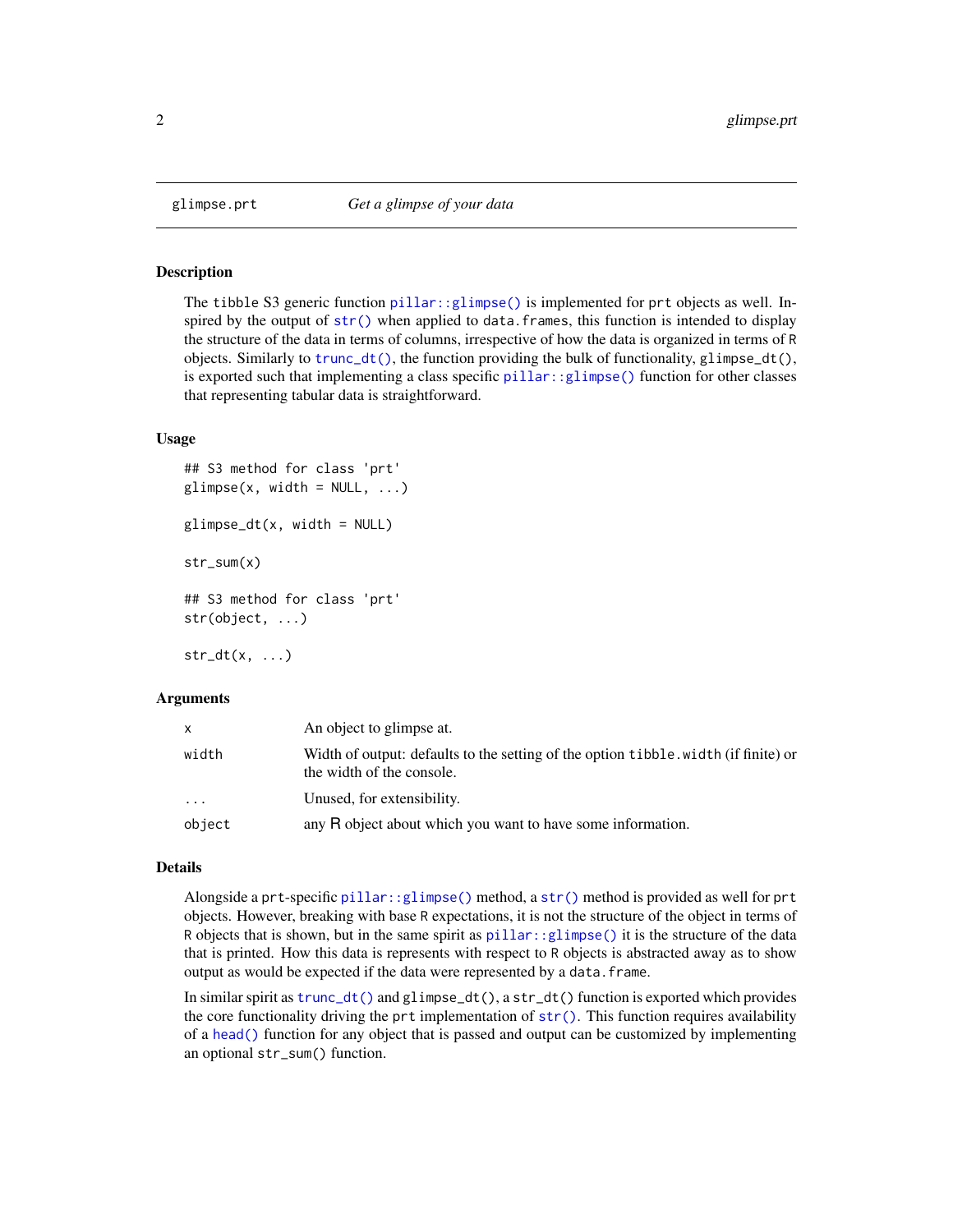#### <span id="page-2-0"></span>new\_prt 3

# Examples

```
cars <- as_prt(mtcars)
pillar::glimpse(cars)
pillar::glimpse(cars, width = 30)
str(cars)
str(cars, vec.len = 1)
str(unclass(cars))
str_sum(cars)
```
new\_prt *Methods for creating and inspecting prt objects*

### Description

The constructor new\_prt() creates a prt object from one or several fst files, making sure that each table consist of identically named, ordered and typed columns. In order to create a prt object from an in-memory table, as\_prt() coerces objects inheriting from data.frame to prt by first splitting rows into n\_chunks, writing fst files to the directory dir and calling new\_prt() on the resulting fst files. If this default splitting of rows (which might impact efficiency of subsequent queries on the data) is not optimal, a list of objects inheriting from data.frame is a valid x argument as well.

# Usage

```
new_prt(files)
as\_prt(x, n\_chunks = NULL, dir = template())is_prt(x)
n_part(x)
part_nrow(x)
## S3 method for class 'prt'
head(x, n = 6L, ...)
## S3 method for class 'prt'
tail(x, n = 6L, ...)## S3 method for class 'prt'
as.data.table(x, ...)
```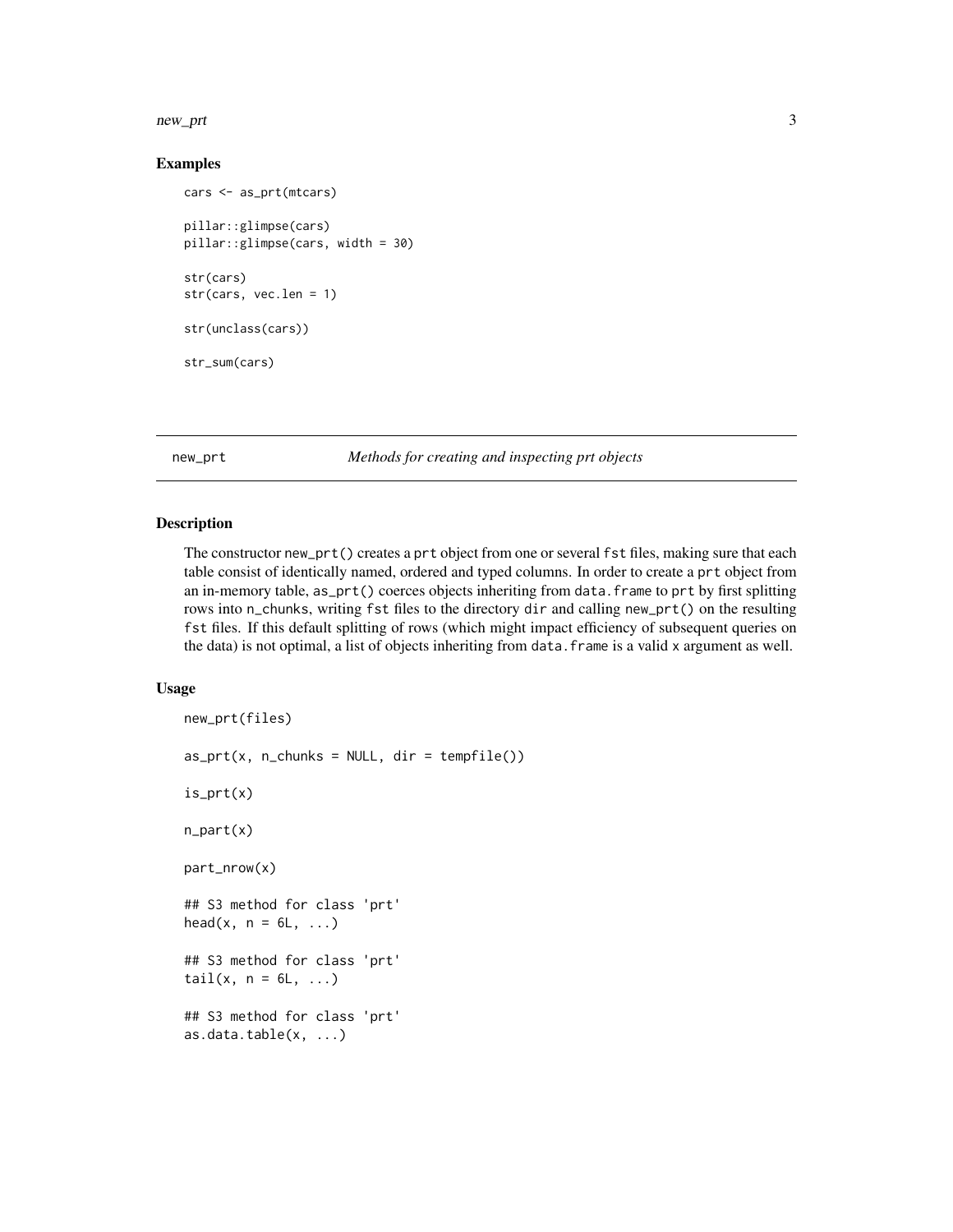```
## S3 method for class 'prt'
as.list(x, \ldots)## S3 method for class 'prt'
as.data frame(x, row.name = NULL, optional = FALSE, ...)## S3 method for class 'prt'
as.matrix(x, ...)
```
# Arguments

| files               | Character vector of file name(s).                                                       |
|---------------------|-----------------------------------------------------------------------------------------|
| x                   | A prt object.                                                                           |
| n_chunks            | Count variable specifying the number of chunks x is split into.                         |
| dir                 | Directory where the chunked $fst::fst()$ objects reside in.                             |
| n                   | Count variable indicating the number of rows to return.                                 |
| $\ddots$ .          | Generic consistency: additional arguments are ignored and a warning is issued.          |
| row.names, optional |                                                                                         |
|                     | Generic consistency: passing anything other than the default value issues a<br>warning. |

#### Details

To check whether an object inherits from prt, the function is\_prt() is exported, the number of partitions can be queried by calling n\_part() and the number of rows per partition is available as part\_nrow().

The base R S3 generic functions [dim\(\)](#page-0-0), [length\(\)](#page-0-0), [dimnames\(\)](#page-0-0) and [names\(\)](#page-0-0),have prt-specific implementations, where  $\dim()$  $\dim()$  returns the overall table dimensions, [length\(\)](#page-0-0) is synonymous for [ncol\(\)](#page-0-0), [dimnames\(\)](#page-0-0) returns a length 2 list containing NULL column names as character vector and [names\(\)](#page-0-0) is synonymous for [colnames\(\)](#page-0-0). Both setting and getting row names on prt objects is not supported and more generally, calling replacement functions such as names<-() or dimnames<-() leads to an error, as prt objects are immutable. The base R S3 generic functions [head\(\)](#page-0-0) and [tail\(\)](#page-0-0) are available as well and are used internally to provide an extensible mechanism for printing (see [trunc\\_dt\(\)](#page-6-1)).

Coercion to other base R objects is possible via  $as.list($ ),  $as.data.frame()$  and  $as.mathix()$ and for coercion to data.table, its generic function [data.table::as.data.table\(\)](#page-0-0) is available to prt objects. All coercion involves reading the full data into memory at once which might be problematic in cases of large data sets.

#### Examples

```
cars <- as_prt(mtcars, n_chunks = 2L)
is_prt(cars)
n_part(cars)
part_nrow(cars)
```
<span id="page-3-0"></span>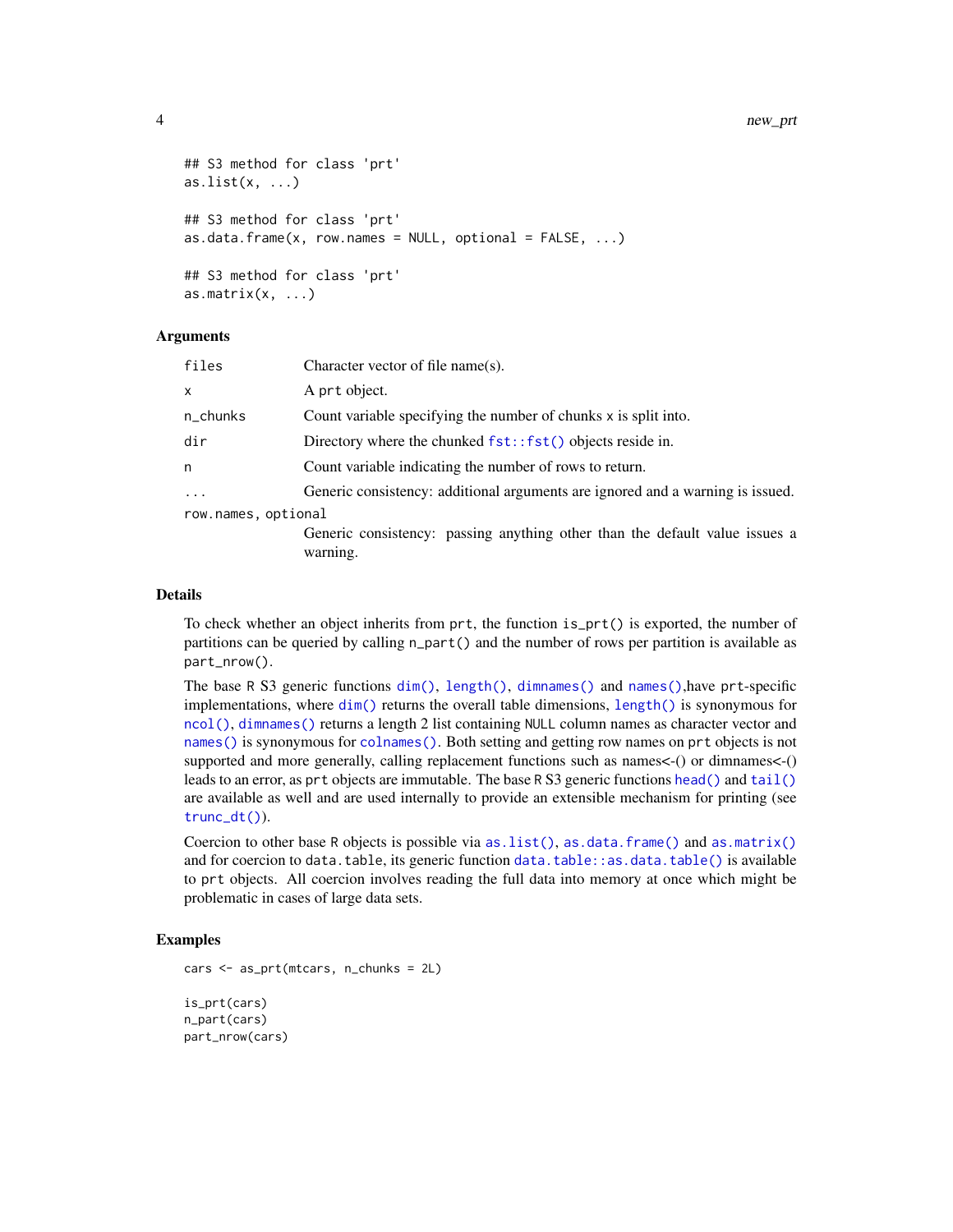```
nse 5
```

```
nrow(cars)
ncol(cars)
colnames(cars)
names(cars)
head(cars)
tail(cars, n = 2)str(as.list(cars))
str(as.data.frame(cars))
```
nse *NSE subsetting*

# Description

A cornerstone feature of prt is the ability to load a (small) subset of rows (or columns) from a much larger tabular dataset. In order to specify such a subset, an implementation of the base R S3 generic function subset() is provided, driving the non-standard evaluation (NSE) of an expression within the context of the data (with similar semantics as the base R implementation for data. frames).

# Usage

```
## S3 method for class 'prt'
subset(x, subset, select, select, part\_safe = FALSE, drop = FALSE, ...)subset_quo(
 x,
 subset = NULL,
 select = NULL,
 part_safe = FALSE,
 env = parent.frame()
)
```
# Arguments

| X          | object to be subsetted.                                                                                                                                     |
|------------|-------------------------------------------------------------------------------------------------------------------------------------------------------------|
| subset     | logical expression indicating elements or rows to keep: missing values are taken<br>as false.                                                               |
| select     | expression, indicating columns to select from a data frame.                                                                                                 |
| part_safe  | Logical flag indicating whether the subset expression can be safely be applied<br>to individual partitions.                                                 |
| drop       | passed on to [ indexing operator.                                                                                                                           |
| $\ddots$ . | further arguments to be passed to or from other methods.                                                                                                    |
| env        | The environment in which subset and select are evaluated in. This environ-<br>ment is not applicable for quosures because they have their own environments. |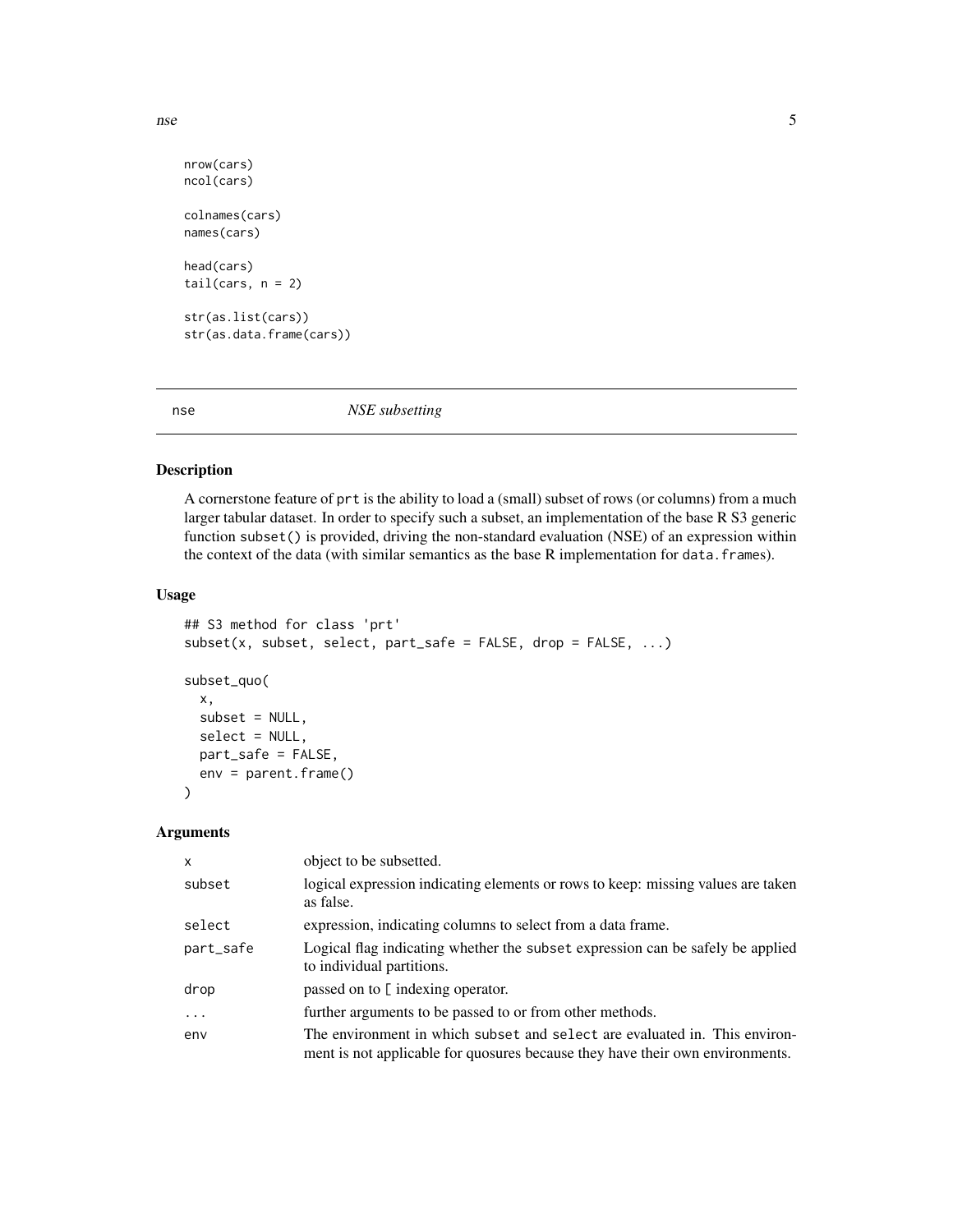#### Details

The functions powering NSE are rlang::enquo() which quote the subset and select arguments and rlang::eval\_tidy() which evaluates the expressions. This allows for some [rlang](https://rlang.r-lib.org)-specific features to be used, such as the .data/.env pronouns, or the double-curly brace forwarding operator. For some example code, please refer to [vignette\("prt", package = "prt"\)](../doc/prt.html).

While the function subset() quotes the arguments passed as subset and select, the function subset\_quo() can be used to operate on already quoted expressions. A final noteworthy departure from the base R interface is the part\_safe argument: this logical flag indicates whether it is safe to evaluate the expression on partitions individually or whether dependencies between partitions prevent this from yielding correct results. As it is not straightforward to determine if dependencies might exists from the expression alone, the default is FALSE, which in many cases will result in a less efficient resolution of the row-selection and it is up to the user to enable this optimization.

# Examples

```
dat < - as_prt(mtcars, n_chunks = 2L)subset(data, cyl == 6)subset(dat, cyl == 6 & hp > 110)
colnames(subset(dat, select = mpg:hp))
colnames(subset(data, select = -c(vs, am)))sub_6 < -sub> subset(data, cyl == 6)thresh <-6identical(subset(dat, cyl == thresh), sub_6)
identical(subset(dat, cyl == .env$thresh), sub_6)
cv1 < -6identical(subset(dat, cyl == cyl), data.table::as.data.table(dat))
identical(subset(dat, cyl == !!cyl), sub_6)
identical(subset(dat, .data$cyl == .env$cyl), sub_6)
expr < -quote(cyl == 6)# passing a quoted expression to subset() will yield an error
## Not run:
 subset(dat, expr)
## End(Not run)
identical(subset_quo(dat, expr), sub_6)
identical(
 subset(dat, qsec > mean(qsec), part_safe = TRUE),
 subset(dat, qsec > mean(qsec), part_safe = FALSE)
)
```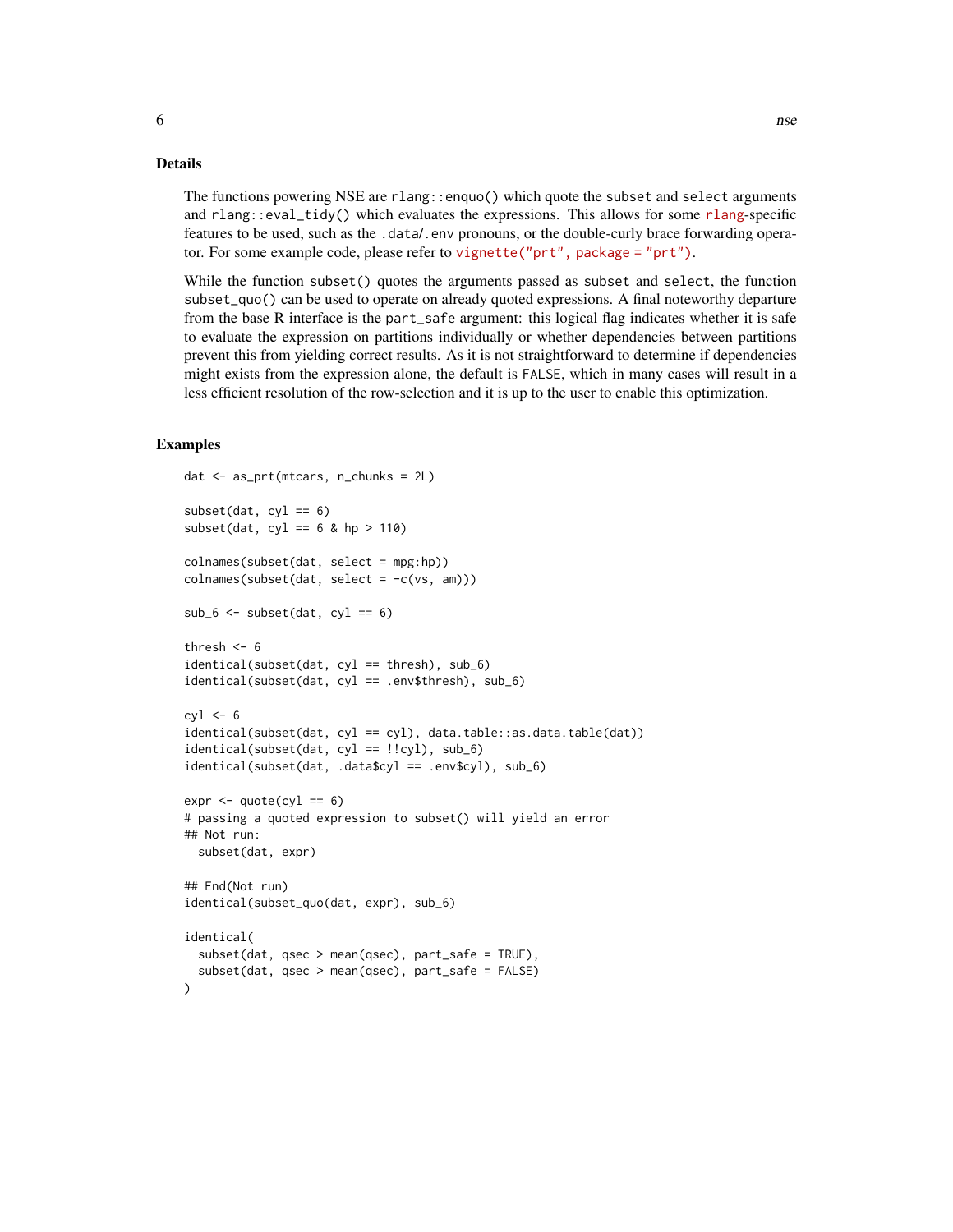<span id="page-6-0"></span>

#### <span id="page-6-1"></span>Description

Printing of prt objects combines the concise yet informative design of only showing as many columns as the terminal width allows for, introduced by tibble, with the data.table approach of showing both the first and last few rows of a table. Implementation wise, the interface is designed to mimic that of tibble printing as closely as possibly, offering the same function arguments and using the same option settings (and default values) as introduced by tibble.

# Usage

## S3 method for class 'prt'  $print(x, ..., n = NULL, width = NULL, n_{extra} = NULL)$ ## S3 method for class 'prt'  $format(x, ..., n = NULL, width = NULL, n_{extra} = NULL)$  $trunc_dt(x, n = NULL, width = NULL, n\_extra = NULL)$ 

#### Arguments

| X        | Object to format or print.                                                                                                                                                                                                                                                                                                                                     |
|----------|----------------------------------------------------------------------------------------------------------------------------------------------------------------------------------------------------------------------------------------------------------------------------------------------------------------------------------------------------------------|
| $\ddots$ | Other arguments passed on to individual methods.                                                                                                                                                                                                                                                                                                               |
| n        | Number of rows to show. If NULL, the default, will print all rows if less than<br>option tibble.print_max. Otherwise, will print tibble.print_min rows.                                                                                                                                                                                                        |
| width    | Width of text output to generate. This defaults to NULL, which means use get Option ("tibble. width")<br>or (if also NULL) getOption("width"); the latter displays only the columns that<br>fit on one screen. You can also set options (tibble.width = Inf) to override<br>this default and always print all columns, this may be slow for very wide tibbles. |
| n_extra  | Number of extra columns to print abbreviated information for, if the width is too<br>small for the entire tibble. If NULL, the default, will print information about at<br>most tibble.max_extra_cols extra columns.                                                                                                                                           |

#### Details

While the function [tibble::trunc\\_mat\(\)](#page-0-0) does most of the heavy lifting for formatting tibble printing output, prt exports the function trunc\_dt(), which drives analogous functionality while adding the top/bottom n row concept. This function can be used for creating [print\(\)](#page-0-0) methods for other classes which represent tabular data, given that this class implements [dim\(\)](#page-0-0), [head\(\)](#page-0-0) and [tail\(\)](#page-0-0) (and optionally [tibble::tbl\\_sum\(\)](#page-0-0)) methods. For an example of this, see [vignette\("prt"](../doc/prt.html), [package = "prt"\)](../doc/prt.html).

The following session options are set by tibble and are respected by prt, as well as any other package that were to call trunc\_dt():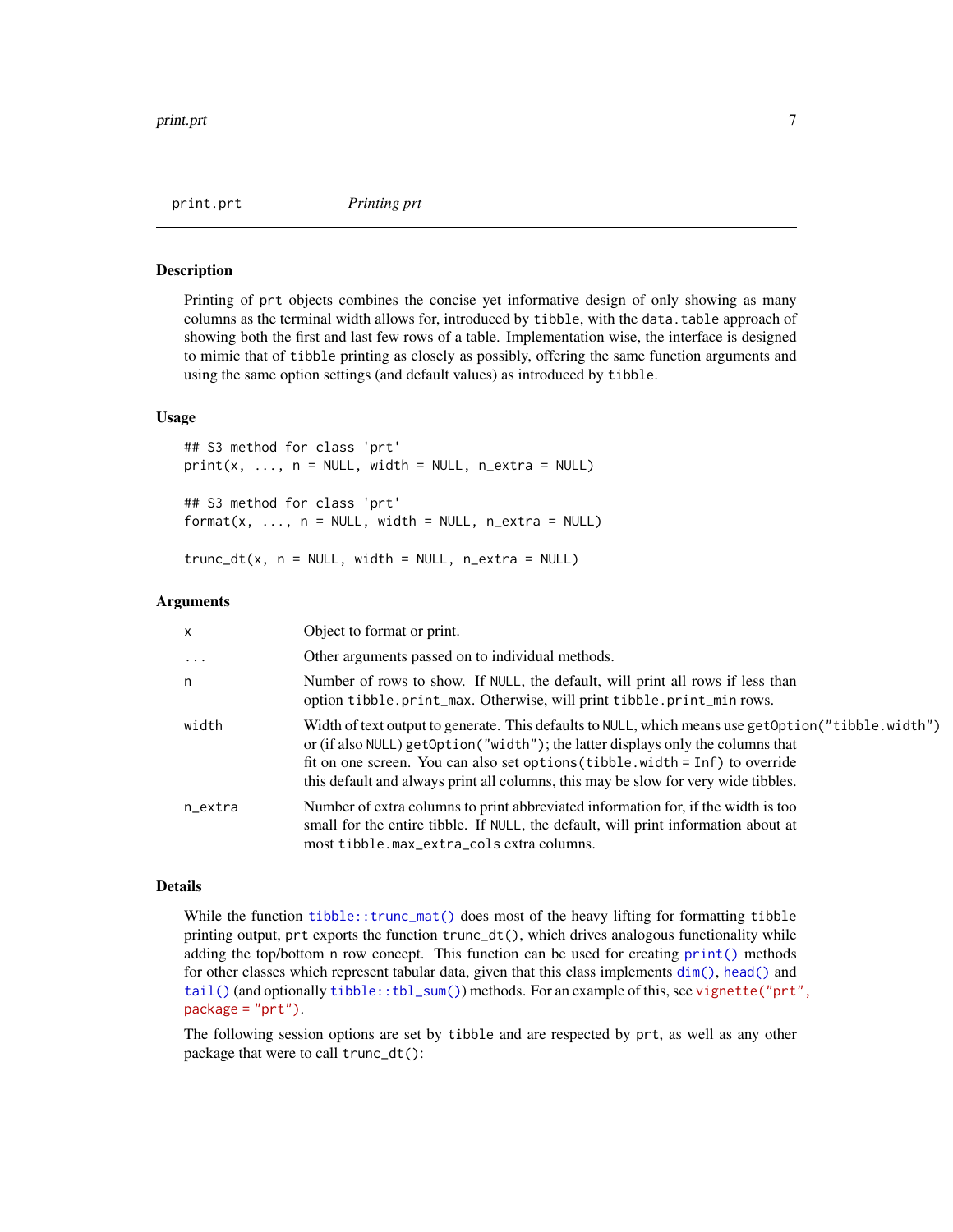- <span id="page-7-0"></span>• tibble.print\_max: Row number threshold: Maximum number of rows printed. Set to Inf to always print all rows. Default: 20.
- tibble.print\_min: Number of rows printed if row number threshold is exceeded. Default: 10.
- tibble.width: Output width. Default: NULL (use width option).
- tibble.max\_extra\_cols: Number of extra columns printed in reduced form. Default: 100.

Both tibble and prt rely on pillar for formatting columns and therefore, the following options set by pillar are applicable to prt printing as well.

# Package options

- pillar.bold: Use bold font, e.g. for column headers? This currently defaults to FALSE, because many terminal fonts have poor support for bold fonts.
- pillar.subtle: Use subtle style, e.g. for row numbers and data types? Default: TRUE.
- pillar.subtle\_num: Use subtle style for insignificant digits? Default: FALSE, is also affected by the pillar.subtle option.
- pillar.neg: Highlight negative numbers? Default: TRUE.
- pillar.sigfig: The number of significant digits that will be printed and highlighted, default: 3. Set the pillar.subtle option to FALSE to turn off highlighting of significant digits.
- pillar.min\_title\_chars: The minimum number of characters for the column title, default: 15. Column titles may be truncated up to that width to save horizontal space. Set to Inf to turn off truncation of column titles.
- pillar.min\_chars: The minimum number of characters wide to display character columns, default: 0. Character columns may be truncated up to that width to save horizontal space. Set to Inf to turn off truncation of character columns.
- pillar.max\_dec\_width: The maximum allowed width for decimal notation, default 13.

### Examples

```
cars <- as_prt(mtcars)
print(cars)
print(cars, n = 2)
print(cars, width = 30)
print(cars, width = 30, n\_extra = 2)
```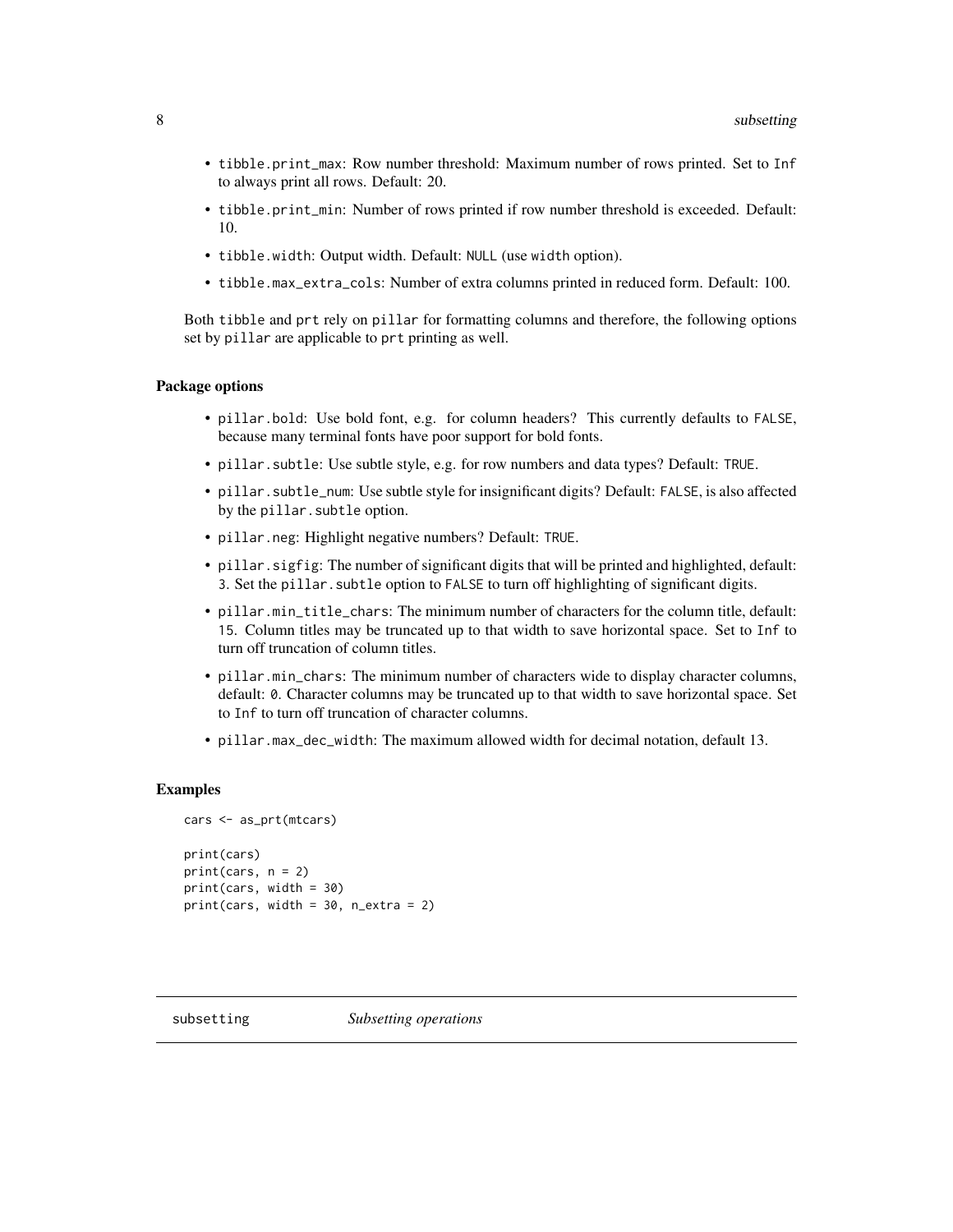#### <span id="page-8-0"></span>subsetting the contract of the contract of the contract of the contract of the contract of the contract of the contract of the contract of the contract of the contract of the contract of the contract of the contract of the

### Description

Both single element subsetting via  $[\![$  and \$, as well as multi-element subsetting via  $[\!]$  are available for prt objects. Subsetting semantics are modeled after those of the tibble class with the main difference being that there tibble returns tibble objects, prt returns data.tables. Differences to base R include that partial column name matching for \$ is not allowed and coercion to lower dimensions for [ is always disabled by default. As prt objects are immutable, all subset-replace functions ([[<-, \$<- and [<-) yield an error when passed a prt object.

# Usage

```
## S3 method for class 'prt'
x[[i, j, ..., exact = TRUE]]## S3 method for class 'prt'
x$name
## S3 method for class 'prt'
x[i, j, drop = FALSE]
```
#### Arguments

| X       | A prt object.                                                                                                         |
|---------|-----------------------------------------------------------------------------------------------------------------------|
| i, j    | Row/column indexes. If j is omitted, i is used as column index.                                                       |
| $\cdot$ | Generic compatibility: any further arguments are ignored.                                                             |
| exact   | Generic compatibility: only the default value of TRUE is supported.                                                   |
| name    | A literal character string or a name (possibly backtick quoted).                                                      |
| drop    | Coerce to a vector if fetching one column via tbl[, j]. Default FALSE, ignored<br>when accessing a column via tbl[j]. |

# Examples

```
dat <- as_prt(mtcars)
```
identical(dat\$mpg, dat[["mpg"]])

dat\$mp mtcars\$mp

```
identical(dim(dat["mpg"]), dim(mtcars["mpg"]))
identical(dim(dat[, "mpg"]), dim(mtcars[, "mpg"]))
identical(dim(dat[1L, ]), dim(mtcars[1L, ]))
```